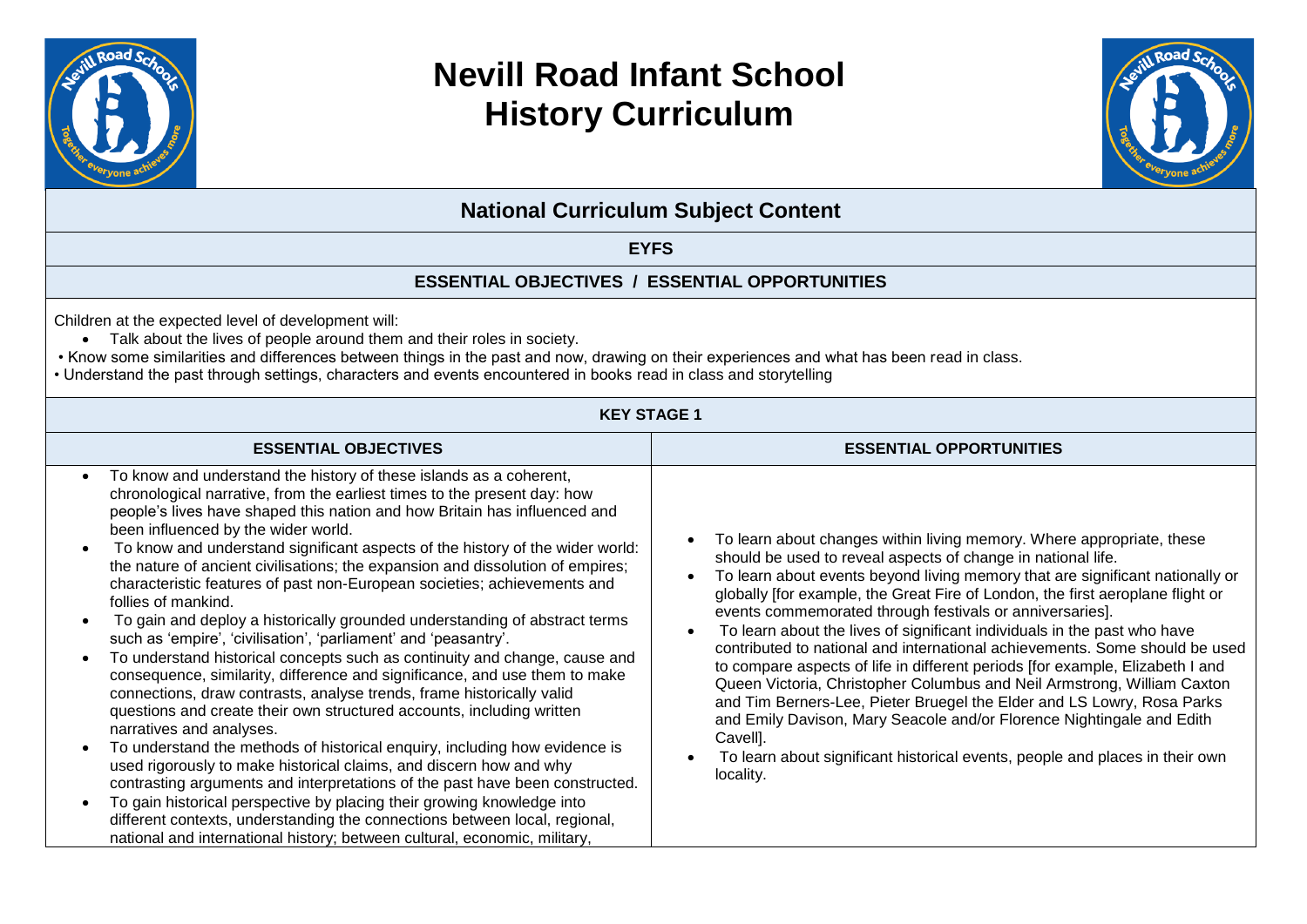

# **Nevill Road Infant School History Curriculum**



political, religious and social history; and between short- and long-term timescales

| <b>BREADTH OF</b><br><b>STUDY</b>                                    | <b>EYFS</b>                                                                                                                                               | <b>Y1</b>                                                                                                                                                                                                         | <b>Y2</b>                                                                                                                                                                                                                                                                                                          |
|----------------------------------------------------------------------|-----------------------------------------------------------------------------------------------------------------------------------------------------------|-------------------------------------------------------------------------------------------------------------------------------------------------------------------------------------------------------------------|--------------------------------------------------------------------------------------------------------------------------------------------------------------------------------------------------------------------------------------------------------------------------------------------------------------------|
| Chronological<br>understanding                                       | Can I begin to make sense of my own life-story<br>and family's history?                                                                                   | Can I order some events I have learnt about from<br>furthest away to most recent with increasing<br>accuracy?<br>Can I tell you what a timeline is?<br>Can I begin to make comparisons between areas<br>of study? | Can I accurately order events I have learnt<br>about from furthest away to most recent?<br>Can I draw timelines and begin to place areas<br>of study on them?<br>Can I compare areas of study, identifying<br>similarities between them?<br>Can I compare areas of study, identifying<br>differences between them? |
| Understanding<br>of Historical<br>objects                            | Can I tell you some similarities and differences<br>between things in the past and now, drawing on<br>my experiences and what has been read in<br>class?  | Can I ask and answer questions about old and<br>new objects?                                                                                                                                                      | Can I explain what an object from the past<br>might have been used for?                                                                                                                                                                                                                                            |
| <b>Historical</b><br>interpretation                                  | Can I understand the past through settings,<br>characters and events encountered in books<br>read in class and storytelling?                              | Can I explain changes in living memory (e.g.<br>how we play, holidays, food, clothes,<br>technology, schools)?                                                                                                    | Can I explain changes in living memory (e.g.<br>how we play, holidays, food, clothes,<br>technology, schools)?                                                                                                                                                                                                     |
| <b>Understanding of</b><br><b>Historical people</b><br>and/or events | Can I comment on images of familiar situations<br>in the past?<br>Can I compare and contrast characters from<br>stories, including figures from the past? | Can I recount the life of someone famous from<br>Britain who lived in the past?                                                                                                                                   | Can I explain significant historical events<br>(national and international) beyond living<br>memory?<br>Can I explain about the lives of significant<br>people who have contributed to<br>national/international achievements?                                                                                     |